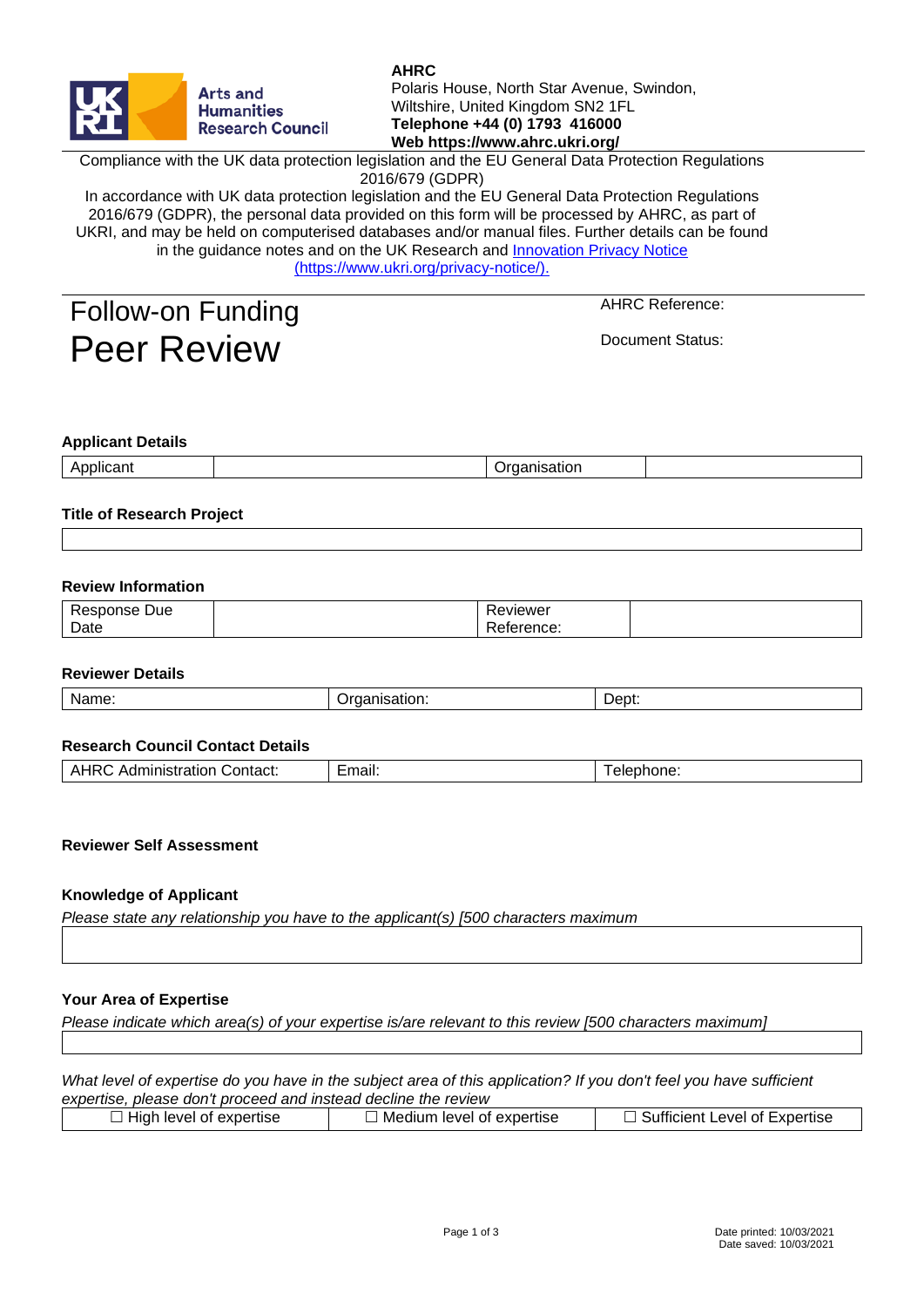## **Quality**

*Please comment on the quality and creativity of the activities proposed, the fit to the scheme and its potential to deliver significant impact. Is the original research clearly identified? Is there evidence of demonstrable need and engagement with target audiences in the project formulation? Further guidance is available under 'Help'.*

[4,000 characters maximum]

*Overall, the quality and importance of the work proposed is My confidence level in assessing this* 

*is:*

| Outstanding | Verv | Good | Adequate | Unsatisfact |
|-------------|------|------|----------|-------------|
|             | Good |      |          | orv         |

| High | Medium | Low |
|------|--------|-----|
|      |        |     |

#### **People**

*Please comment on the academic team involved in this proposal, ensuring that you refer to any scheme-specific guidance available under "Help". Please also comment on the training and development opportunities available for any research staff as part of the project. This includes opportunities in relation to research expertise, as well as wider opportunities*

| [4,000 characters maximum] |  |  |
|----------------------------|--|--|
|                            |  |  |
|                            |  |  |
|                            |  |  |

*Overall, the applicant's/applicants' work to date and ability to bring the project to completion are*

*My confidence level in assessing this is:*

|             | -            |      |          |                    |      |        |     |
|-------------|--------------|------|----------|--------------------|------|--------|-----|
| Outstanding | √erv<br>Good | Good | Adequate | Unsatisfact<br>orv | High | Medium | Low |

## **Management**

*Please comment on the proposed management of the work outlined in the proposal, considering: (1) Feasibility of the project and its likelihood of completion within the proposed timescales; (2) Appropriateness of the project plan, including arrangements for reviewing progress; (3) Arrangements for supervising and managing any staff; 4) Whether the Data Management Plan is appropriate, feasible and valid for the project. Further guidance is available under 'Help'*

[4,000 characters maximum]

*Overall, the proposed management of the project is My confidence level in assessing this* 

*is:*

|             |              |      |          |                    | $\cdot$ . |        |     |
|-------------|--------------|------|----------|--------------------|-----------|--------|-----|
|             |              |      |          |                    |           |        |     |
| Outstanding | verv<br>Good | Good | Adequate | Unsatisfact<br>orv | High      | Medium | Low |

## **Value for Money**

*Please comment on the value for money and appropriateness of resources requested in this proposal. You should ensure that you refer to any scheme-specific guidance available under 'Help'*

[4,000 characters maximum]